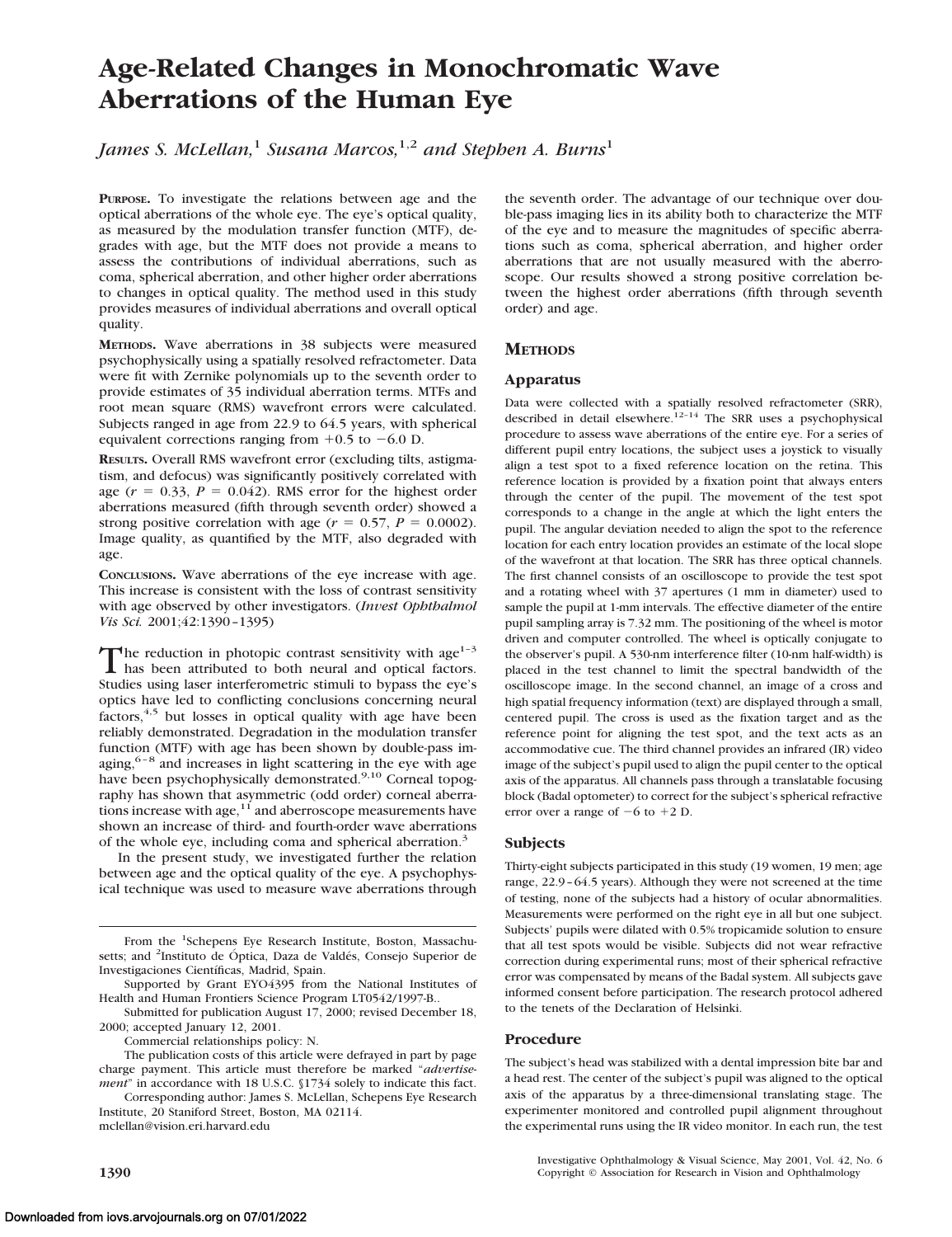

**FIGURE 1.** Zernike coefficients and pupil wavefront maps for three sample subjects chosen as typical of their age groups. The plots on the *left* show the coefficient values (in micrometers [microns]) of the thirdthrough seventh-order Zernike polynomials for each subject. *Lines* on the wavefront maps indicate  $1-\mu m$  contours.

spot was stepped through the set of 37 entrance pupil locations in pseudorandom order, and the subject used the joystick to move the spot's image to the center of the fixation cross for each pupil location. The subject indicated verbally when the spot was aligned. An experimental run lasted approximately 4 minutes. Each subject completed three runs. Spherical refractive error was subjectively corrected for each subject by translating the focusing block to bring the high frequency background into focus. The same spherical correction was used in each run.

#### **Data Analysis**

The SRR data provide estimates of the local slope of the wave aberration. Zernike polynomial coefficients through the seventh order (35 Zernike terms) were determined by least-squares fits of the derivatives of the Zernike polynomials to these data. Each run was fit individually, and the mean Zernike coefficients across the three runs for each subject were then used to reconstruct the wave aberration in the pupil plane. This wave aberration was used to compute the point spread function and MTF for each subject.

Root mean square (RMS) wavefront error (i.e., the deviation of the wavefront from ideal) was used as a measure of optical quality. We calculated the RMS error corresponding to the third- through seventhorder Zernike coefficients (i.e., excluding tilts, defocus, and astigmatism). The RMS error was calculated separately for coma, spherical aberration, all third-order terms together, all fourth-order terms together, and the combination of fifth- through seventh-order terms. A pupil diameter of 7.32 mm was used for all computations.

Spherical equivalent refractive error in diopters was determined by combination of best focus correction (position of the focusing block) and residual paraxial defocus calculated as the appropriate combination of the Zernike terms for defocus (second order) and fourth- and sixth-order spherical aberration. Astigmatism was calculated from the



**FIGURE 2.** (**a**) Relation between age and the RMS wavefront error for third- through seventh-order Zernike coefficients. Correlation is significant:  $r = 0.33$ ,  $P = 0.042$ . (**b**) Relation between age and log MTF volume, computed for a 6-mm pupil. Correlation is significant:  $r = 0.44$ ,  $P = 0.006$ . *Circled points*: data from the sample subjects shown in Figure 1. (**c**) MTFs for subjects divided into three age groups. There is a significant difference between the groups (F = 5.13,  $df = 2$ ,  $P = 0.011$ ).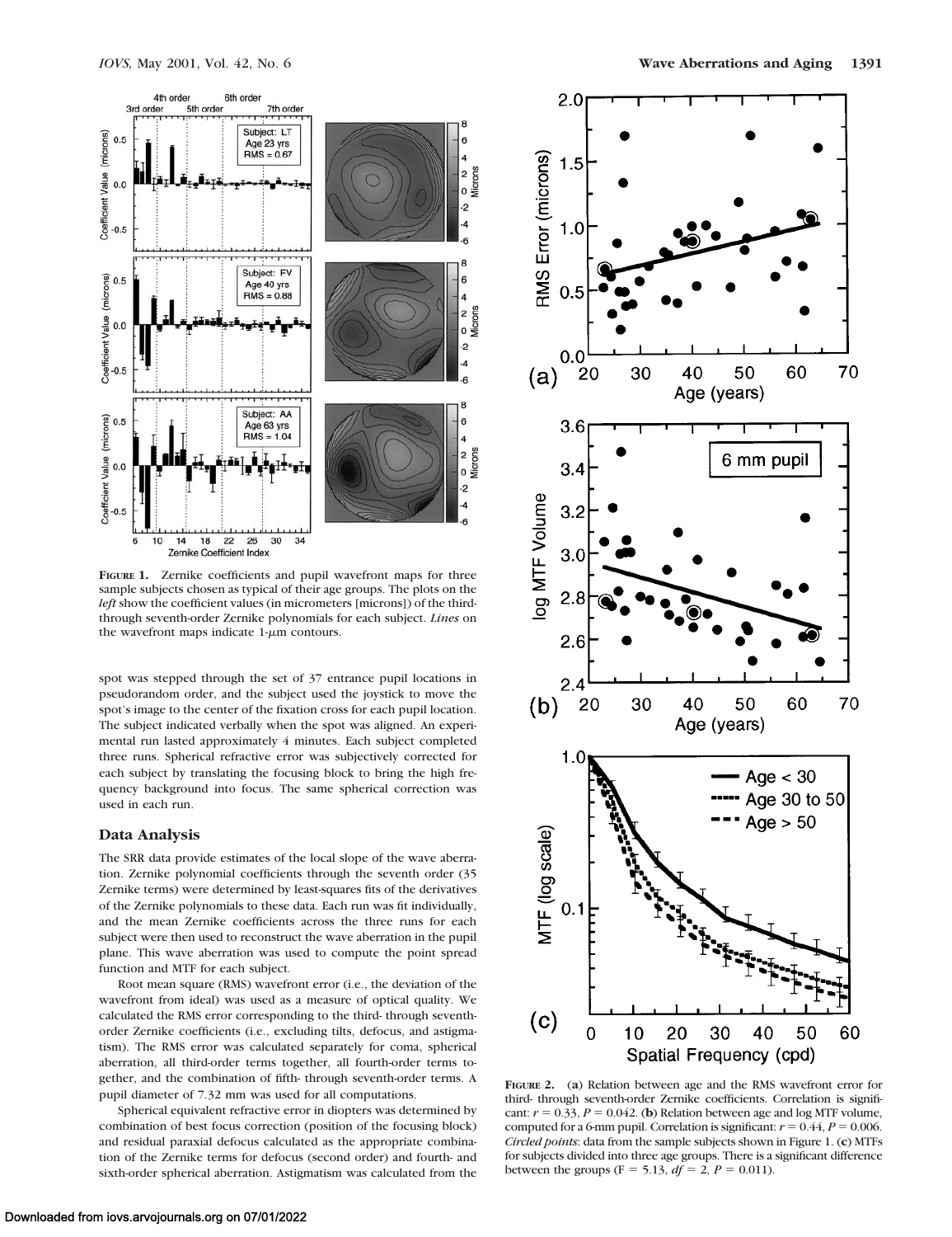combination of the second-order Zernike coefficients that represent power on horizontal and vertical axes and on oblique axes.

Two-dimensional MTFs were derived from the wavefront maps for 6- and 3-mm pupils, again excluding correctable refractive errors. Overall optical quality was assessed by calculating the MTF volume. Pupil apodization by the Stiles–Crawford effect was not taken into account.15 Estimates of the one-dimensional MTFs were calculated as the radial average of the two-dimensional MTFs.

# **RESULTS**

Figure 1 illustrates the differences in wavefront error for various ages in three sample subjects (ages 23, 40, and 63) chosen as typical of their age groups. The plots on the left show the coefficient values (in micrometers) of the third- through seventh-order Zernike polynomials for each subject. Zernike coefficients 7 and 8 correspond to coma, and coefficient 12 corresponds to spherical aberration. In the recently standardized double-indexing scheme<sup>16</sup> these coefficients are terms  $Z_3$ <sup>-1</sup>,  $Z_3$ <sup>1</sup>, and  $Z_4$ <sup>0</sup>, respectively. The breakdown of Zernike coefficients into orders is shown in the figure. The error bars indicate SE across the three experimental runs. The RMS error was lowest in the 23-year-old subject (Fig. 1, top) and highest in the 63-year-old subject (Fig. 1, bottom). The images on the right of the figure show pupil maps of the wave aberrations in each subject, excluding the tilts, defocus, and astigmatism. The wavefront maps show that the contour heights changed more abruptly in the eldest subject than in the other two, suggesting an increase in higher order aberrations.

Figure 2a shows the relation between age and overall RMS wavefront error, excluding tilts, defocus, and astigmatism. The variability in RMS error across subjects was large at all ages. The two eyes with lowest RMS error lay near the two extremes of the age range, as did the two eyes with highest RMS error. There was a significant increase in RMS error with age  $(r =$ 0.33,  $P = 0.042$ ). Figure 2b shows the relation between age and log MTF volume computed for a 6-mm pupil. This correlation was significant ( $r = 0.44$ ,  $P = 0.006$ ). The circled data points in Figures 2a and 2b indicate the three subjects represented in Figure 1. To compare mean MTFs at different ages the subjects were split into three groups: (1) subjects less than 30 years of age  $(n = 13)$ ; (2) subjects 30 to 50 years of age  $(n = 13)$ 14); and (3) subjects more than 50 years of age  $(n = 11)$ . The MTF was degraded with age at all spatial frequencies (Fig. 2c). In an analysis of variance (ANOVA), the difference in MTF across these groups is significant ( $F = 5.13$ ,  $df = 2$ ,  $P = 0.011$ ). At 16 cyc/deg there was a difference of approximately 0.3 log units between the mean MTFs for the youngest and eldest groups. The error bars indicate SE within each group.

As shown in Figure 3a, there was a small, but not significant, correlation between age and spherical equivalent refractive error (Fig. 3a, filled symbols) among these subjects ( $r = 0.12$ ,  $P = 0.46$ ). Astigmatism (Fig. 3a, open symbols) increased significantly as a function of age ( $r = 0.37$ ,  $P = 0.025$ ). (This regression excludes an outlying astigmatism value of 4.6 D.) Figure 3b shows that RMS error for third- through seventhorder aberrations was not correlated with spherical equivalent  $(r = 0.005, P = 0.98).$ 

The relations between age and the classic aberrations, coma and spherical aberration, are shown in the scatterplots in Figure 4. Spherical aberration increased significantly with age  $(r = 0.33, P = 0.041)$ . Because of the higher intersubject variability across all ages, the increase in coma was not significant ( $r = 0.19$ ,  $P = 0.26$ ). Figure 5 shows the relation between age and RMS error for all third-order terms (Fig. 5a), all fourthorder terms (Fig. 5b), and all fifth- through seventh-order terms (Fig. 5c). The correlations with age increased as the order of the aberrations increased. Third- and fourth-order aberrations were highly variable across ages; total third-order aberrations



**FIGURE 3.** (**a**) Relations of age to spherical equivalent refractive error  $(r = 0.12, P = 0.46)$  and astigmatism  $(r = 0.37, P = 0.25)$  and (**b**) relation of spherical equivalent to RMS wavefront error for thirdthrough seventh-order Zernike coefficients ( $r = 0.005$ ,  $P = 0.98$ ). *Circled points*: data from the sample subjects shown in Figure 1.

were not significantly correlated with age  $(r = 0.18, P = 0.28)$ , but total fourth-order aberrations were  $(r = 0.47, P = 0.003)$ . The higher order aberrations (fifth through seventh) showed a robust, significant increase with age  $(r = 0.57, P = 0.0002)$ .

## **DISCUSSION**

That there was no relationship between aberrations and refractive error may be due to the limited range of myopia in our subjects. Simonet et al.<sup>17</sup> and Marcos et al.<sup>18</sup> have reported that aberrations increase with increasing myopia. However, the latter group found that this effect was attributable to 7- to 13-D myopes. They found no relationship over the range of myopia represented in our sample.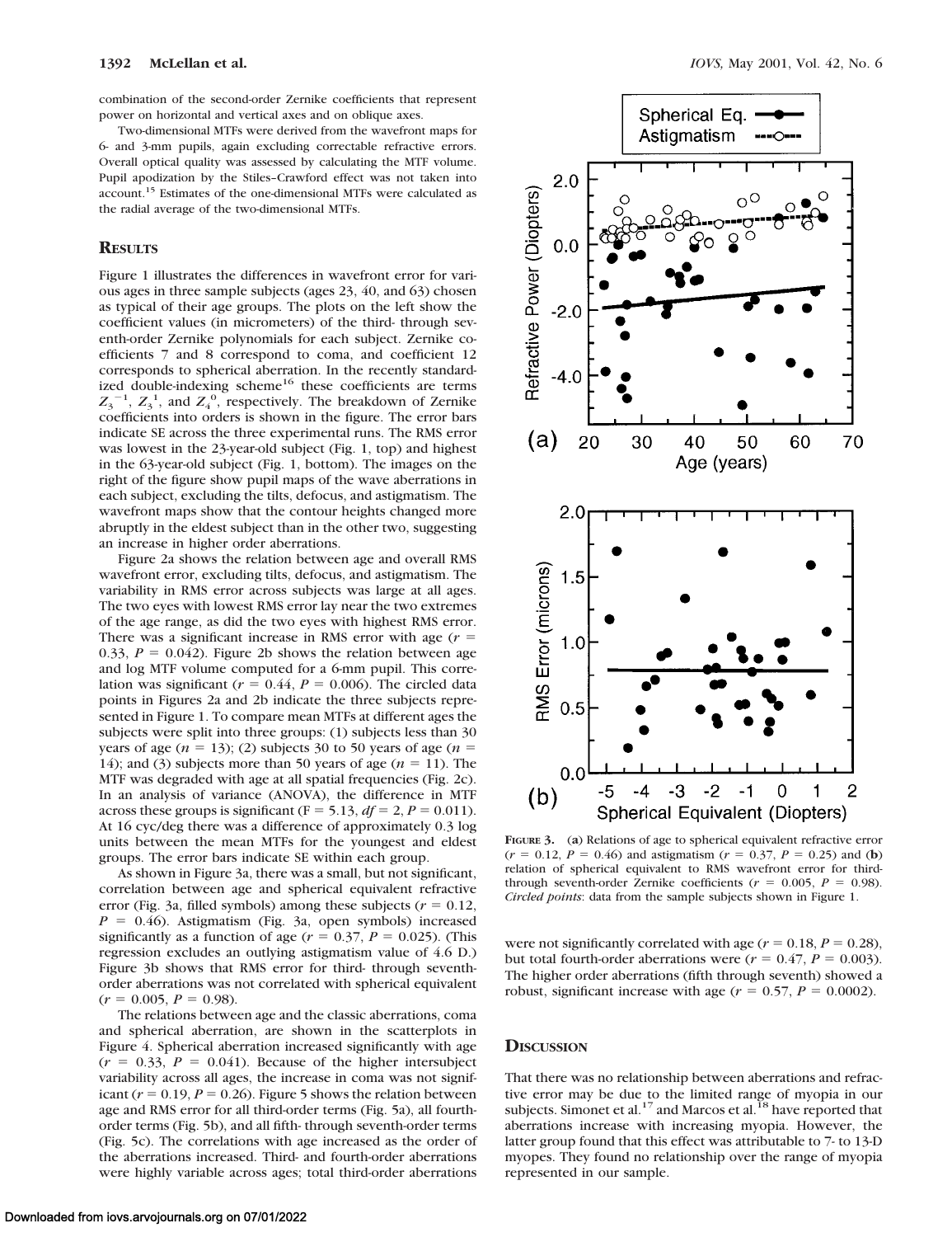

**FIGURE** 4. (a) Coma versus age: correlation is not significant ( $r =$ 0.19,  $P = 0.26$ ). (**b**) Spherical aberration versus age: correlation is significant ( $r = 0.33$ ,  $P = 0.041$ ). *Circled points*: data from the sample subjects shown in Figure 1.

In our sample, third- and fourth-order aberrations were highly variable across all ages, although they both show an increase with age. The higher order aberrations (fifth through seventh orders), however, showed a robust increase with age. The proportional increase in both fourth-order and higher order aberrations with age was greater than for third-order aberrations.

The high degree of variability in third- and fourth-order aberrations is similar to the variability found in spherical equivalent and astigmatism. There are many potential sources of lower order aberrations, including shapes of optical components, decentering of the pupil, and misalignment of lens and cornea. However, higher order aberrations are likely to have more local causes such as small irregularities in shape and refractive indices of the eye's optical elements. Although our results cannot be tied to any specific locus (such as lens versus cornea) or cause, it is likely that the hardening of the lens<sup>19</sup> and thickening of the lenticular cortex<sup>20</sup> with age, as well as the early development of undiagnosed cataracts, contributed to the increase in both aberrations and ocular scattering. In addition, reduction with age in tear volume<sup>21</sup> and tear film stability<sup>2</sup>



**FIGURE 5.** Relations between age and RMS wavefront errors for different Zernike orders. (**a**) Third order: correlation is not significant  $(r = 0.18, P = 0.28)$ . (**b**) Fourth order: correlation is significant ( $r =$ 0.47,  $P = 0.003$ ). (**c**) Fifth through seventh orders combined: correlation is significant ( $r = 0.57$ ,  $P = 0.0002$ ). *Circled points*: data from the sample subjects shown in Figure 1.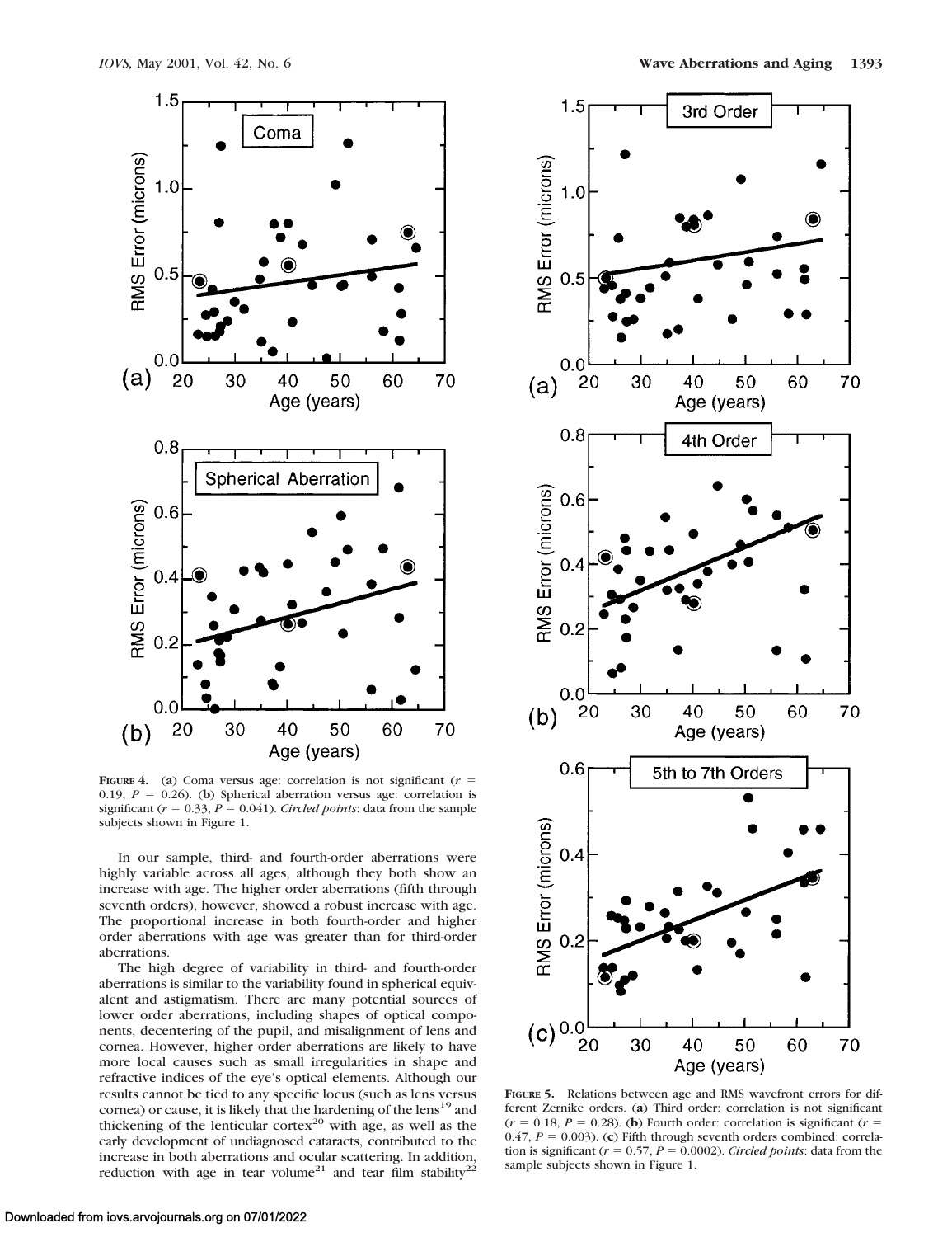

**FIGURE 6.** Comparison of the MTFs for subjects less than 30 years of age computed for a 6-mm pupil  $(n = 13)$  and subjects more than 50 years of age computed for a 3-mm pupil  $(n = 11)$ . Error bars indicate SE. The MTF for the younger group was higher at all spatial frequencies.

could be related to an increase in corneal surface irregularities and therefore to increased amounts of high-order aberrations. Guirao et al.<sup>23</sup> have shown that corneal aberrations measured by videokeratography increase with age, but not to a degree sufficient to account for the losses in MTF.

It has been suggested that pupillary miosis, the decrease in natural pupil size with age, mitigates the effects of degraded optical quality in older eyes.<sup>3</sup> Although we did not collect data on natural pupil size for these subjects, it seems unlikely that differences in pupil size could eliminate the effects of the increases in aberrations that we found. Calver et al.<sup>3</sup> stated that a 1-mm difference in natural pupil size results in an average MTF in older subjects that is almost identical with that of the younger subjects. Their data show a high degree of variability in third- and fourth-order aberrations, as do ours. However, the fact that they did not take into account higher order aberrations, which in our sample increased very regularly with age, may have obscured the real differences between younger and older MTFs. The mean MTF of our younger subjects with a 6-mm pupil was compared with the mean MTF of our older group with 3-, 4-, and 5-mm pupils. Figure 6 shows the comparison for 3-mm pupils. The results for 4- and 5-mm pupils were similar and are not shown. Even with a difference of 3 mm in pupil diameters, the older group's MTF lay below the younger, although the difference was not significant ( $F = 1.9$ ,  $P = 0.18$ ). The interaction of age group with MTF was significant ( $F = 10.4$ ,  $P \le 0.0001$ ), indicating that the shapes of the two functions are different, with the older group showing a more rapid decline in resolution at high spatial frequencies. However, this difference resulted primarily from diffraction effects for the smaller pupil size rather than from aberrations, per se. It should be noted that this analysis did not take into account the possibility that the pupil center moves as the pupil size changes, which could produce different MTFs for the 3-mm pupils. However, this decentration is expected to be small<sup>24</sup> and is unlikely to change the results. The effect of decentration would be even smaller for 4- and 5-mm pupils.

Unlike double-pass imaging, our psychophysical procedure was not sensitive to scattered light. Although aberrations occasionally caused blur in the test spot, the subject always aligned the brightest portion of the spot to the cross. Thus, scatter did not affect the alignment task. Figure 7 shows a



**FIGURE 7.** Comparison of MTFs (6-mm pupil) for the (**a**) youngest and (**b**) eldest groups from this study with MTFs for corresponding age groups from Guirao et al.8 (**c**) MTF ratios for each group across these two studies. For the eldest subjects, the MTF ratio increased more rapidly at higher spatial frequencies.